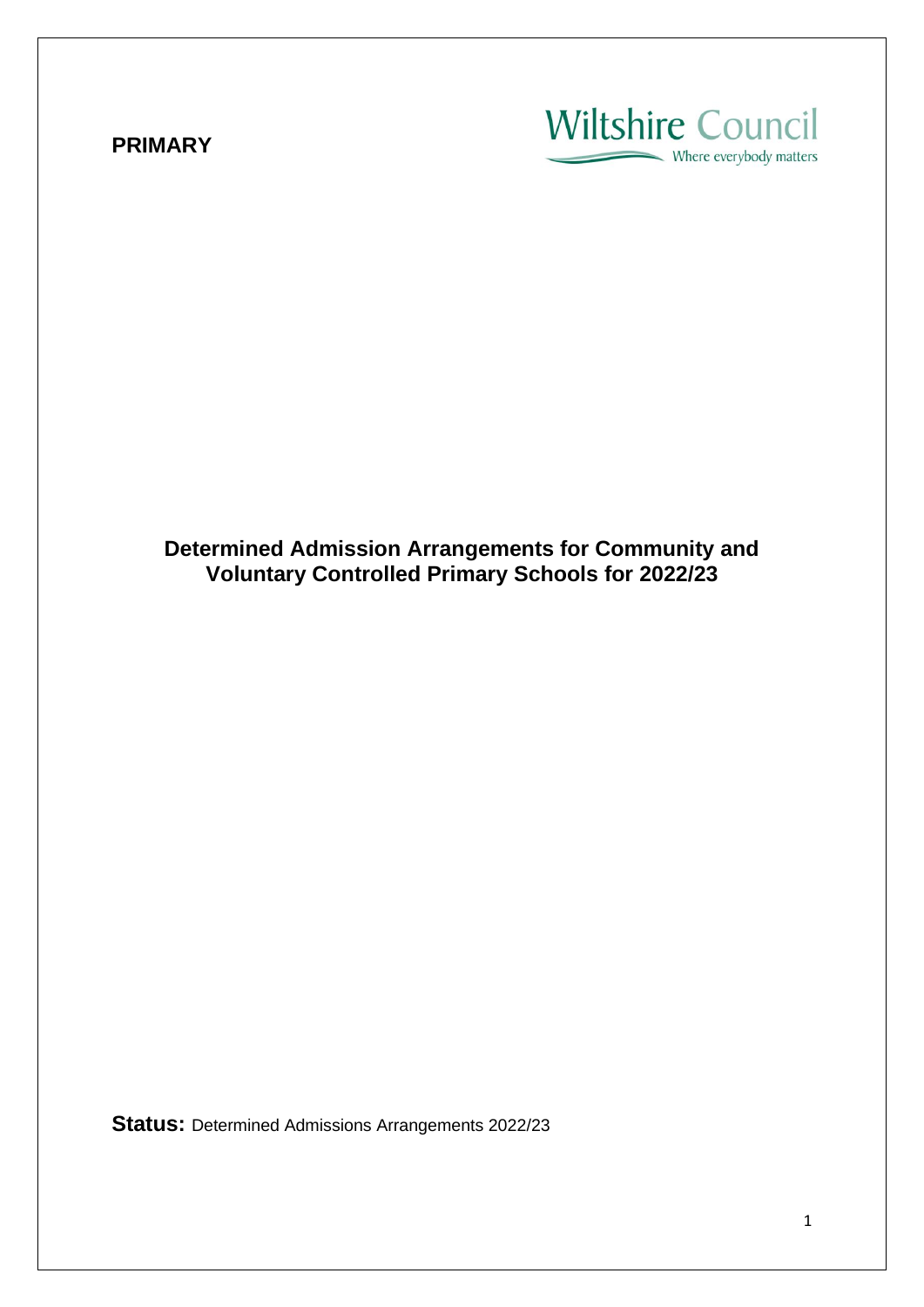## **Determined Primary Admission Arrangements**

*Central Government have recently carried out a consultation on the proposed changes to The School Admissions Code. Once the new code has been released, this policy will be updated to reflect any immediate mandatory changes that are required.*

## **Wiltshire Council Determined Admission Arrangements for Admissions to Voluntary Controlled (VC) and Community (C) Primary, Infant and Junior Schools for the 2022/23 Academic Year**

## **1. General Information**

This policy applies solely to applications for places at Voluntary Controlled (VC) and Community (C) Primary, Infant and Junior Schools. Foundation (F), Voluntary Aided schools (VA) and Academies (A) are their own admissions authorities and the governing bodies are responsible for determining their own procedures and policies.

**Determined arrangements for the co-ordination of primary admissions are drafted with the determined co-ordinated admissions scheme 2022/23.**

**The application round for entry into Reception and Junior Year 3 2022, opens on 1 September 2021. The deadline date for applications to be received is midnight on 15 January 2022. The home address given for the child must be the address where the child is resident as of the deadline date.**

### a. **Designated Area**

A designated area is a discrete geographical zone served by a school. The address that determines a child's designated area is the place where he or she is ordinarily resident with his or her parent(s) or legal guardian(s) for the majority of the school week. Most schools have a discrete designated area, but some addresses fall within areas shared by two or more schools. Children living outside the county boundary are treated as if the children live within Wiltshire but outside the designated area for the school(s) in question.

For admission criterion purposes, the address used for Boaters, will be the sorting office or main post office address, closest to the place of mooring as of the deadline date. Proof in the form of a licence will be required and must be submitted at the time of application.

### b. **Preferences**

Parents will be invited to state up to three ranked preferences. Each preference will be considered equally. This means that Wiltshire Council will consider all applications against the published admissions criteria without reference to how the school applied for has been ranked on the application form. As far as possible applicants will be offered a place at a school to which they have expressed a preference. Where the applicant has made more than one preference the LA will make an offer for the highest ranked preference school possible with available places in accordance with the standard admission criteria. Where it is not possible to offer a place at a preferred school, and the applicant lives in Wiltshire, the LA will allocate a place at an alternative school. Allocations will be made after all expressed preferences have been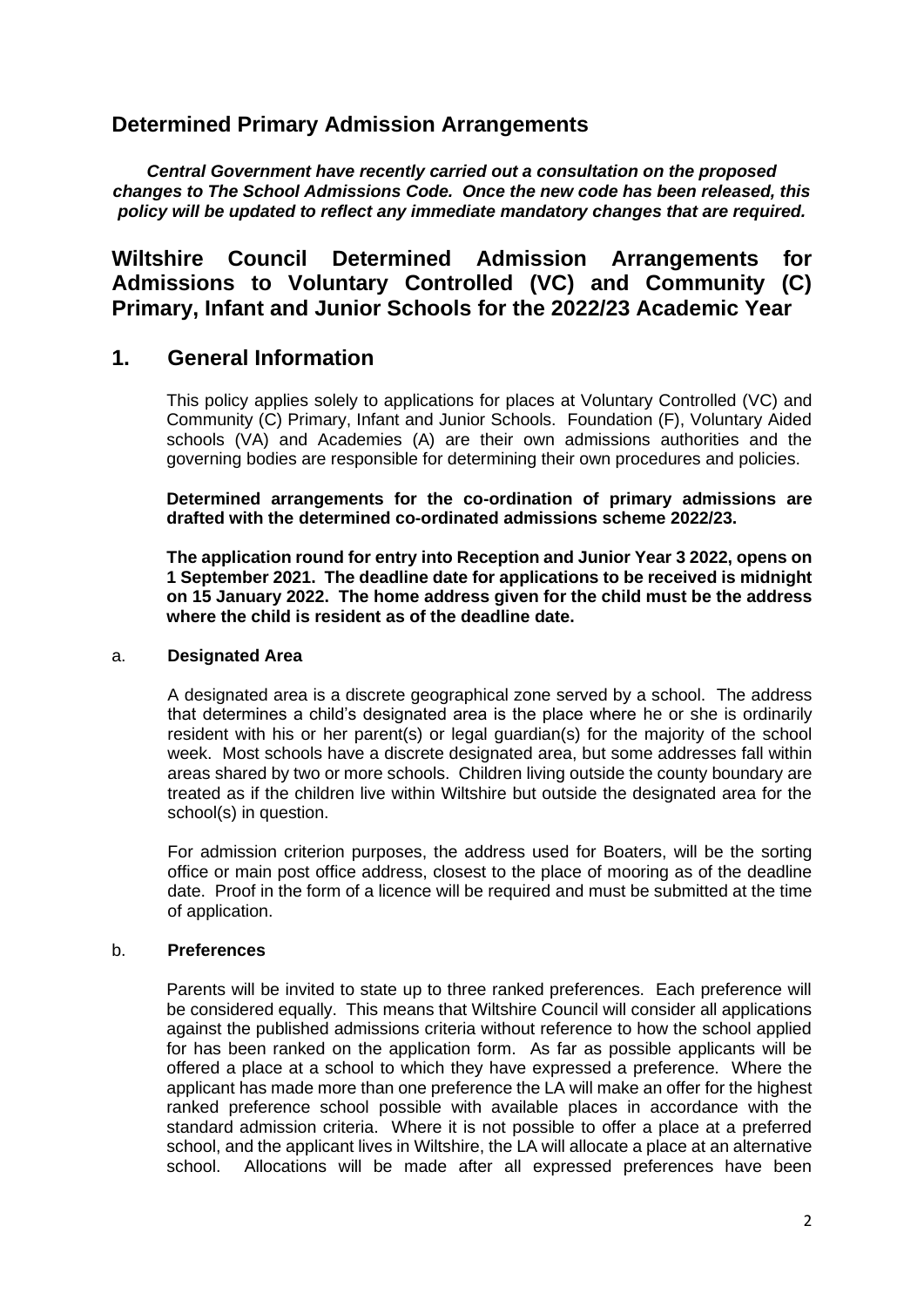considered. An applicant will normally be offered a place at the designated school for their home address. An alternative school may be allocated in cases where the designated school is full and the alternative school is within the safe statutory walking distance and has places available or it is a school to which free home to school transport would be provided.

In the case where there are more children living within an area, than there are places available and the parent has not named the designated school(s) as one of their preferences, the remaining places will be randomly allocated.

#### c. **Children with an education, health and care plans**

All children whose education, health and care plan names a school must be admitted.

#### d. **Published Admission Number**

A Published Admission Number (PAN) is agreed for each school annually and defines the number of places available for the year of entry. All applications must be agreed until the PAN has been reached and this figure will not be exceeded other than in exceptional circumstances, for example, a child living in the designated area for who there is no reasonable alternative place available. In this circumstance, reasonable is defined as a school within the statutory safe walking distance from the applicant's home address of two miles for children aged under eight and three miles for children aged eight or over, or it is a school to which free home to school transport would be provided.

A list of PAN's for Voluntary Controlled and Community Schools can be found at the back of this policy document.

#### e. **Address**

The child's address provided on the application form should be that of the child's normal place of residence. Only one address can be considered for application purposes. The address provided will be used to determine the child's priority for a school place. The Local Authority reserves the right to confirm the address provided by the applicant using the council tax reference number which is provided as part of the application.

For Yr R and Junior Yr 3 September 2022 entry, the address used to determine priority of school places for on time applications submitted in the main round, will be the child's normal place of residence as at deadline date of 15 January 2022. A future address from an applicant who is moving can be considered if the Local Authority receives evidence in the form of an exchange of contracts or a tenancy agreement of a minimum of six months by the 8 February 2022.

Where children spend time with parents at more than one address then the address given on the form should be the one at which they are normally and habitually resident, i.e. sleep at, for the majority of term-time school nights (Sunday night to Thursday night). If children spend time equally at different addresses, then the address which will be used for admissions purposes will be the one registered for child benefit. The Local Authority may request proof of the registered address, which must pre-date the application.

Future addresses from applicants who currently own a property that is unoccupied or rented out, for which they plan to return to, will not be used when allocating places, unless a formal notice to terminate the rental agreement has been received by the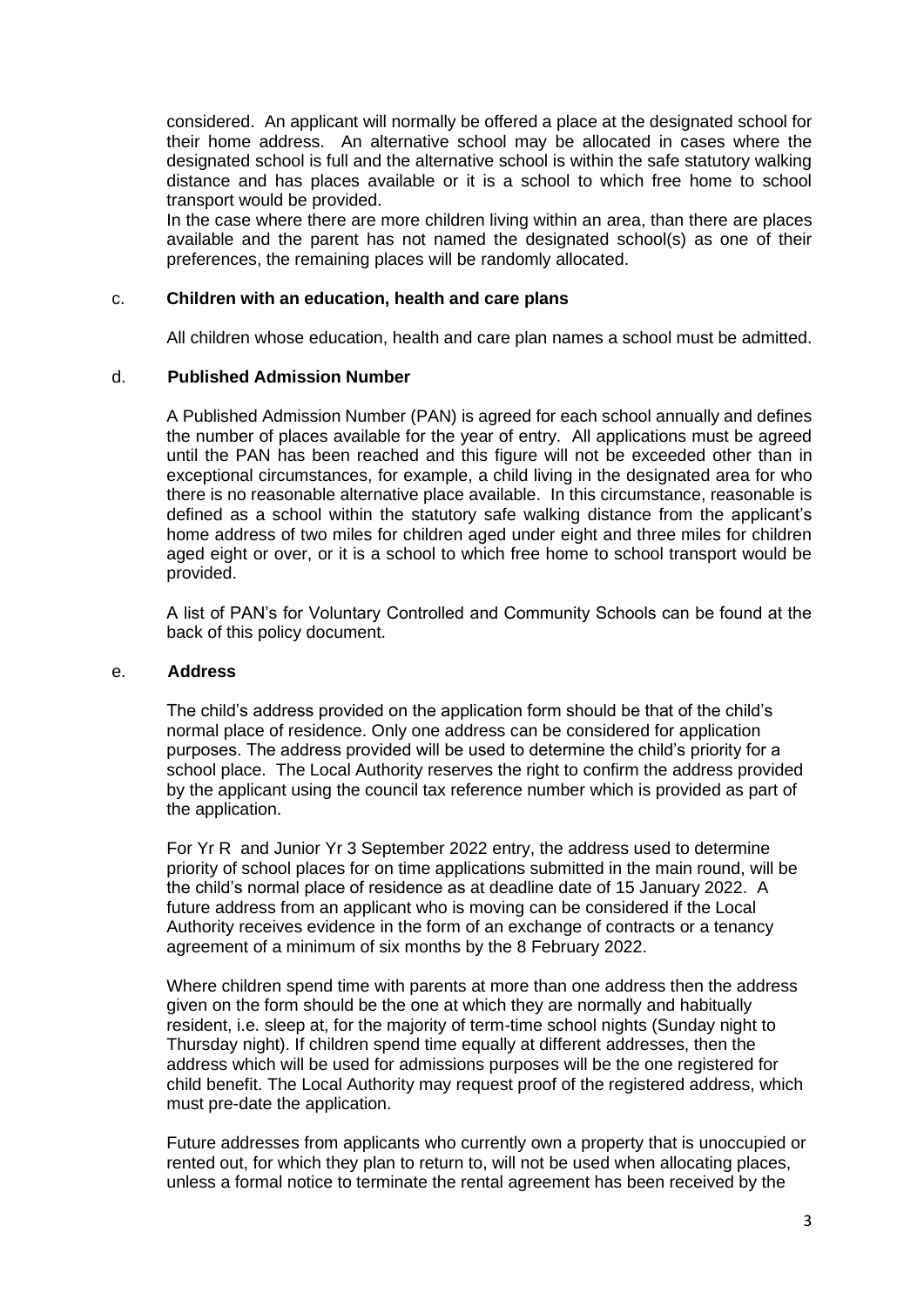deadline date/ exceptional circumstances date. Such applications will be checked to confirm the applicants have returned to the property. If the applicant has not returned to the address, it will be considered a fraudulent application and the place will be taken away, even if the child has already started school. If no proof is provided, the current address will be used to determine the child priority of a school place.

For in year transfer applications the current address at the time of application will be used.

### f. **Shared Parental Responsibility**

Where two (or more) adults have parental responsibility for a child it is preferable that they should agree before submitting an application form which school(s) to name as their preference(s). In cases of dispute, or where two application forms are submitted, the LA will process the application received from the adult who has a residence order. If no such order has been made, preference will be given to the parent with whom the child is living for the majority of the school week.

If both parents are in dispute as to whom the child lives with the majority of the school week, the LA will process the application received from the adult who is in receipt of the child benefit, if this is not available then the address used on the NHS card will be used.

In the event of a further dispute regarding the application used, parents may wish to take independent legal advice on whether they should seek a specific issue order from the court to decide on where the child is schooled. For in year transfer applications, until any such order is made, the placement will continue in the best interests of securing educational provision for the child with a minimum of disruption.

For year of entry, where possible, a place will be offered in accordance with the preferences to the parent who can provide evidence that they are in receipt of child benefit.

### g. **Multiple Births**

The LA will endeavour to place siblings born at the same time (eg. twins, triplets etc) in the same school. If necessary, schools will be required to admit over PAN to accommodate such children. In accordance with paragraph 2.15 of the School Admissions Code 2014, twins and multiple births will be classed as permitted exceptions to the Infant Class Size Regulations. This will only be the case when one of the siblings is the  $30<sup>th</sup>$  or the  $60<sup>th</sup>$  child admitted.

#### h. **Children of UK Service Personnel (UK Armed Forces)**

Applications for children of UK service personnel with a confirmed posting to the county will be considered in advance of the family moving into the county if necessary. Where possible, an application must be included in the normal admission round.

An official letter, such as a posting note or letter of support from the Commanding Officer should be sent to the LA as soon as possible. This should include the relocation date and unit postal address or quartering area address.

Until a fixed address is available, the unit postal address will be used and a school place allocated accordingly. For service personnel moving back to a property that they own and that is currently rented out, then this address can be considered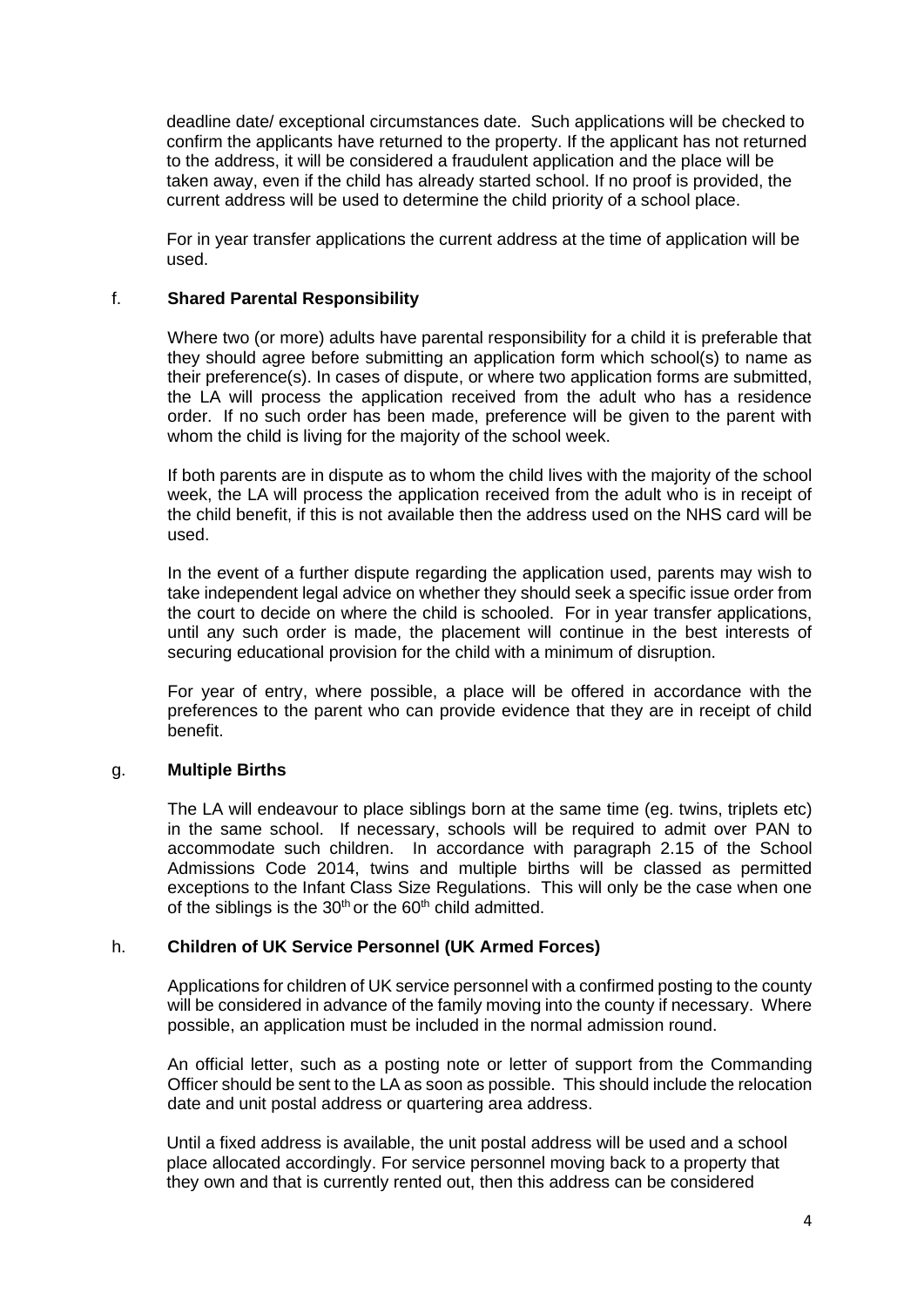provided a signed letter from the Commanding Officer is received stating the future address or a formal notice to terminate the rental agreement. This should be received by the deadline / exceptional circumstances deadline.

If there is a tie-break situation then the criteria of the relevant admissions authority will be applied.

The LA will not refuse a child of UK service personnel a place because the family does not currently live in the area. It is also not permitted to reserve places for these children. If a place is not secured at the preferred school and the applicant has provided proof of a Wiltshire address, then an alternative place will be allocated. This will be at the next nearest school to the unit postal address or quartering address with available places.

Children will be considered to be siblings if any brother or sister (including step siblings living at the same address) have been formally offered and have accepted a place at the school. The sibling link will not apply if the child on roll is in Yr 6 for VC & C's schools. Their position on any waiting list will be set accordingly.

All applications will be dealt with in accordance with these admission arrangements. If a reasonable alternative cannot be offered, the child may be admitted as an 'excepted pupil' under the School Admissions (Infant Class Sizes) (England) Regulations.

## **2. Starting School**

There is a legal entitlement for all three and four year olds to have access to 15 hours free early education per week – available from registered childminders, school-based childcare, pre-schools, day nurseries, playgroups, or as part of a Children's Centre. Working parents of children aged three and four years of age will be able to access 30 hours for Free Entitlement, certain criteria will need to be met.

A school place will be made available for children from the September following their 4<sup>th</sup> birthday. Full-time education is available to all reception pupils.

Parents have the right to ask that their child attends part-time and this will be provided by arrangement with the school governors. Part-time provision has been determined as either five mornings or five afternoons a week.

Schools will be responsible for informing parents of the induction arrangements for new entrants to the reception class(es). These may involve a short period of part-time provision or a phased entry at the beginning of Term 1, which will normally be a fortnight. Individual children(s) cases for induction should be discussed by the parents(s) with the school directly.

### **3. Joint admission arrangements with pre-schools**

A small number of schools enter into a formal joint arrangement with a pre-school or nursery to provide education jointly to children before they reach statutory school age. Such an arrangement usually involves each child attending school for some sessions each week, however, attending the pre-school or nursery school does not give priority for admission to the partner school.

The date on which a child can be admitted to a joint arrangement must be no earlier than the start of the term following his or her  $4<sup>th</sup>$  birthday but can be later than this.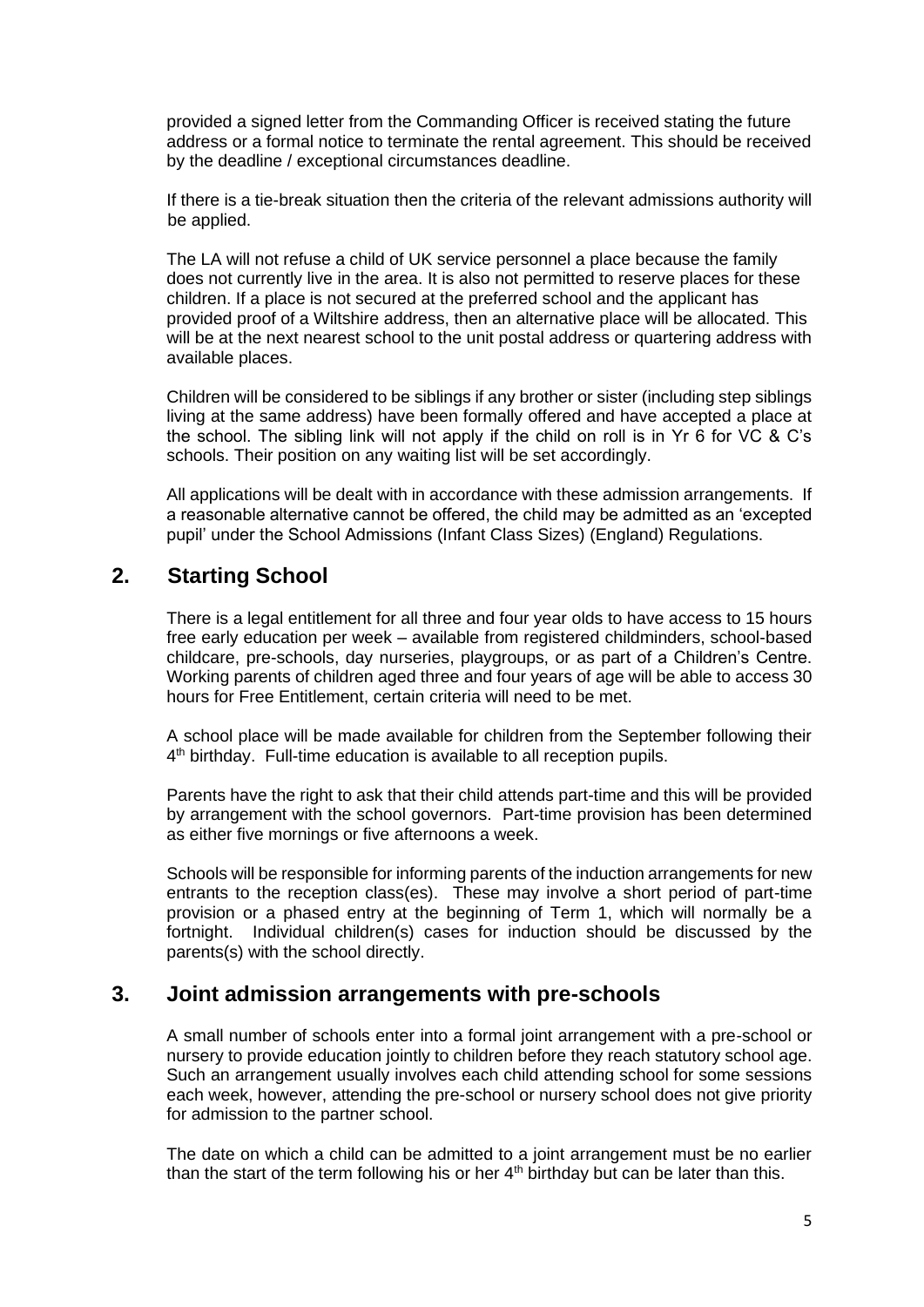Registration at any nursery or pre-school unit will not be considered as an application for a school place. Attending a nursery / pre-school does not guarantee any child a place at a school. Applications can only be considered in line with the school's individual over-subscription criteria.

## **4**. **Early, deferred or delayed admission**

### a**. Early admission**

Admissions earlier than the term following the child's  $4<sup>th</sup>$  birthday may only be agreed in exceptional circumstances, such as medical or social factors that have an adverse effect on the child. The request must have the approval of the LA's professional adviser and there must be no suitable alternative pre-school provision available. Early admission will be agreed for a maximum of one traditional term before the next available normal entry date.

### b. **Deferred admission until later in the academic year**

Parents do not have to ensure their child receives full time education until the start of the term following their fifth birthday. However, parents have the right to start their child in school in the September of the academic year following their fourth birthday. In such circumstances, parents also have the option to start their child on a part–time basis or defer their child's entry until later in that academic year.

If a parent decides to defer their child's entry to the school that they have been offered until later in the academic year, that place will be held for the child and will not be offered to another child. However, please note that entry cannot be deferred beyond the point at which their child reaches compulsory school age (for the avoidance of doubt the law states that a child reaches compulsory school age on the prescribed day following his or her fifth birthday [or on his or her fifth birthday if it falls on a prescribed day]. The prescribed days are 31 December, 31 March and 31 August). For children born between 1 April and 31 August, parents cannot defer entry beyond the beginning of the April term of the school year for which the offer was made.

Please note also that children who attend part-time until later in the school year cannot do so beyond the point at which they reach compulsory school age.

If the parent decides that they no longer wish to take up their child's place, they should inform the school and the Local Authority that the place is no longer required. The offer of a place will then be withdrawn and reallocated to the child who is top of the waiting list at that time. The parent must then submit a fresh application for a place in year one for the following academic year. The application can be submitted from April 2022 but will not be considered until at least June 2022.

Any request to defer or attend part-time should be made to the school as soon as an offer is received.

#### c. **Delayed Admission**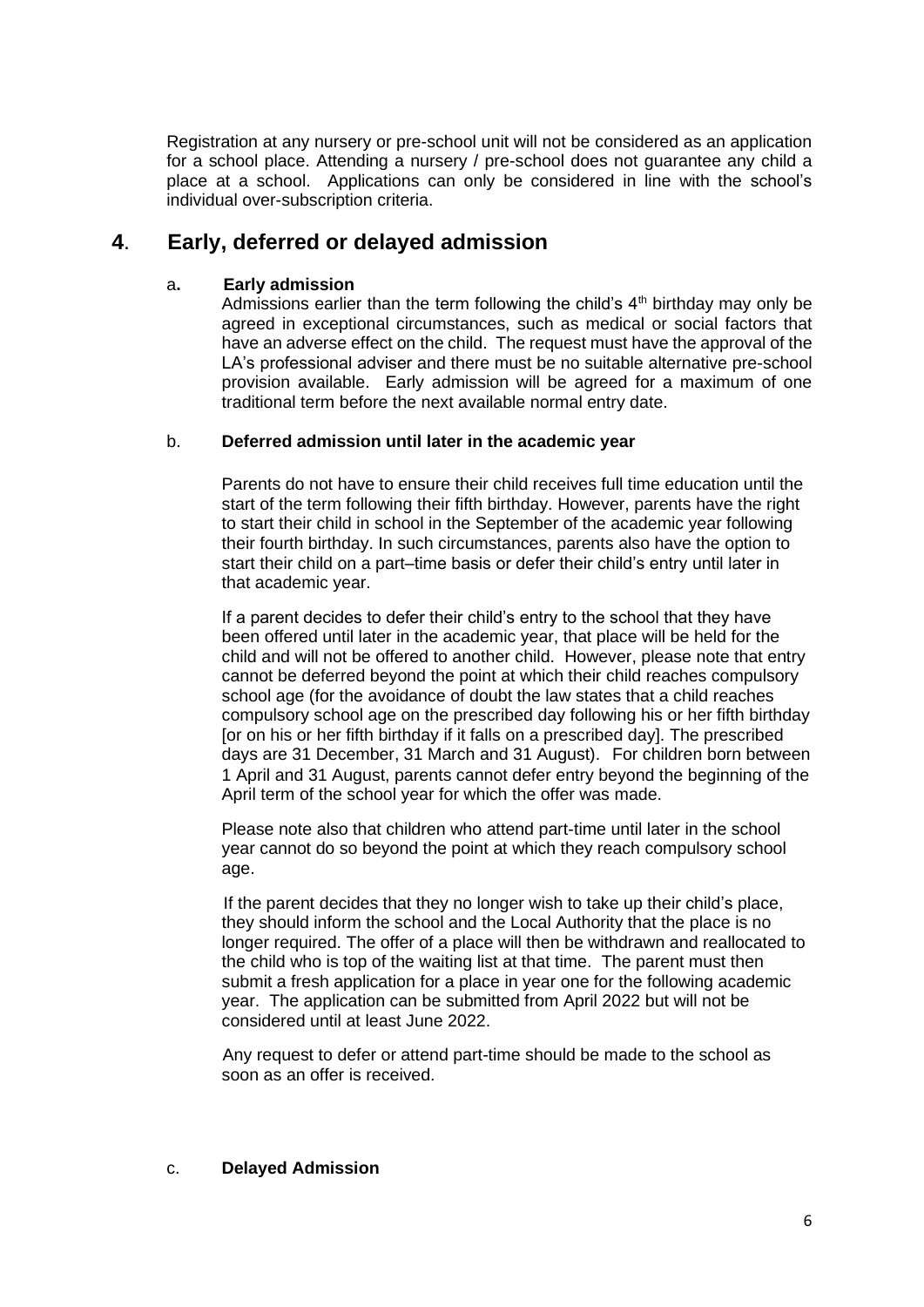*All applications will be dealt with in accordance with the School Admissions Code 2.17, 2.17a, 2.17b, which came into force on 19 December 2014:*

*Parents may seek a place for their child outside of their normal age group, for example, if a child has experienced problems such as ill health. In addition, the parents of a summer born child (born from 1 April to 31 August) may choose not to send that child to school until the September following their fifth birthday and may request that they are admitted out of their normal age group – to reception rather than year 1.*

*All requests must be submitted to the Local Authority by 15 January 2022 for entry in to September 2022..*

Requests should be made from the September following the child's third birthday, in order to give sufficient time for the case to be considered by the admissions authority prior to the deadline for applications of 15 January 2022.

Parents of a summer born child may choose not to send their child to a school until the September following their fifth birthday and they may request that they are admitted outside their normal age group – to reception rather than year 1. All admission authorities are required to make clear in their admission arrangements the process for requesting admission outside of the normal age group.

The decisions on requests for applications outside the child's normal age group are made by the admission authority for each particular school, which in the case of voluntary controlled and community schools is the LA. For voluntary aided, foundation schools or academies the admissions authority is the governing body of the school concerned. The decision to admit outside of their normal age group is made on the basis of the circumstances of each case. All parents who wish to apply for delayed entry into reception for any Wiltshire school, must first submit a formal application to the LA.

If parents are applying for a voluntary controlled or community school, they will also need to make a written request at the time of application to the local authority's admissions co-ordinator, providing reasons for the request along with any supporting documentation they wish to include.

If parents are applying for a delayed entry at a voluntary aided, foundation school or an academy, as well as submitting a formal application to the local authority they should also contact their preferred school directly to discuss the request.

In the case of voluntary controlled and community schools, the Local Authority will look at the following factors when an application for admission outside the normal ages group:

- the parent's views
- information about the child's academic, social and emotional development;
- where relevant, their medical history and the views of a medical professional;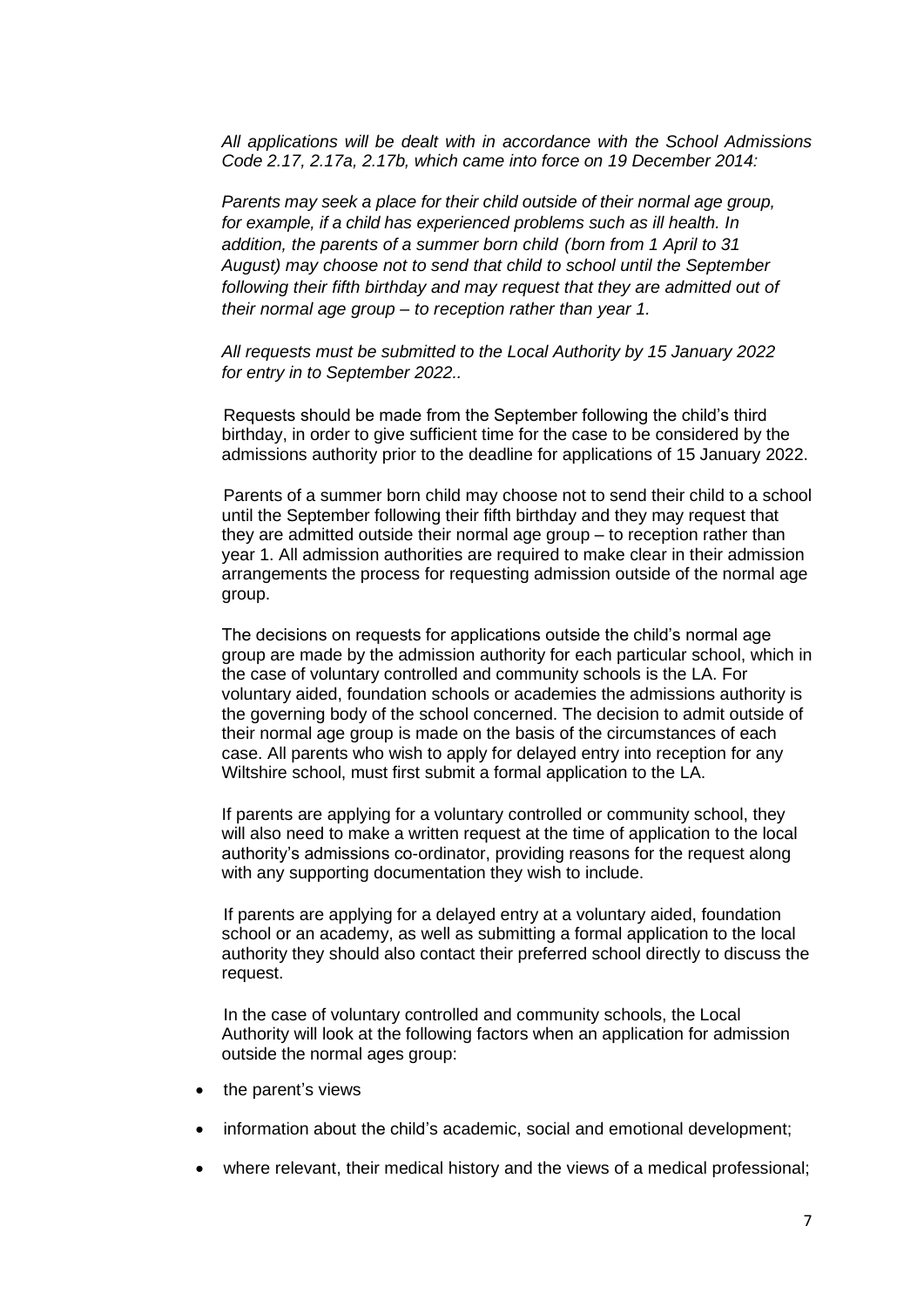- whether they have previously been educated out of their normal age group;
- whether they may naturally have fallen into a lower age group if it were not for being born prematurely
- the views of the head teacher of the school

The Local Authority will make decisions on the basis of the circumstances of each case and in the best interests of the child concerned.

If the parental request for delayed admission into reception is agreed, a separate application for a place in the next cohort would have to be made in the following September. This application would be considered along with all the other applicants for admission in that year at the preferred school. There would be no guarantee that a place would be able to be offered in the preferred school. If the preferred school is over-subscribed and a place is not offered, the local authority will make an alternative offer. However, please note that delayed admission in to reception in the alternative school may not be possible.

If the parental request for delayed admission into reception is refused, the formal application which has already been submitted will be processed, unless the Local Authority receives a request from the parent to withdraw the application. If no request to withdraw the application is received, after the offer of a school place had been made the parent can then inform the Local Authority and the school that they want to defer entry until later in the academic year as outlined above.

When informing a parent of their decision on the year group the child should be admitted to, the admission authority **must** set out clearly the reasons for their decision.

### **Applications for delayed entry to out of county schools**

Parents who wish to apply for a main round delayed entry to an out of county school should submit the request to Wiltshire Council. Wiltshire Council will pass this on to the other Local Authority for consideration. Wiltshire Council will then inform the parent of the decision of the request.

Parents who wish to apply for a delayed entry as an in-year transfer should contact the Local Authority where the preferred school is situated for details of how to apply.

#### **Right of Appeal for admission of children outside their normal age group**

Parents who are refused a place at a school for which they have applied have the statutory right of appeal to an independent Admission Appeal panel. They do not have a right of appeal if they have been offered a place and it is not in the year group they would like. However, if parents are dissatisfied with the outcome of the request for delayed entry into reception they have the right to complain against the decision through the Council's complaints procedure for decisions made by council officers or under the school's complaints procedure where the school is the admissions authority.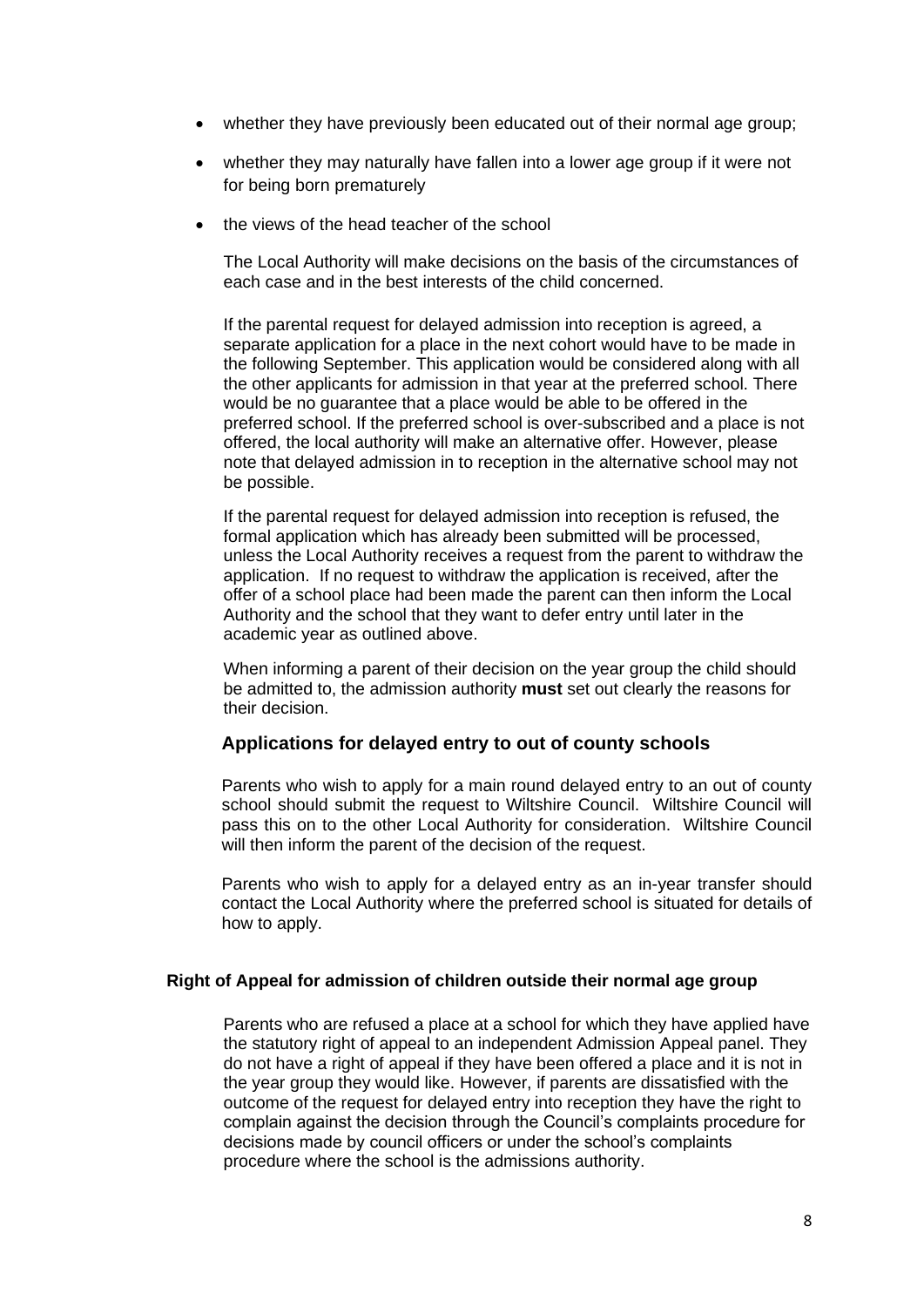## **5**. **Deadline – applications received by the deadline date of midnight 15 January 2022 will be considered as first round applications**

The closing date for main round applications (i.e. applications for entry into Reception and year 3 - 2022) is 15 January 2022.

All applications received after the deadline of 15 January 2022, including those directed incorrectly to schools and not forwarded to the LA before the deadline, will be treated as late applications and considered only after those applications received before the deadline have been determined.

## **6. Oversubscription criteria for Voluntary Controlled and Community Schools**

Where a school is oversubscribed, places are allocated to children in order of the ranked criteria listed below:

#### a. **Looked After Children/Previously Looked After Children**

The definition of Looked After Children - A 'looked after child' or a child who was previously looked after but immediately after being looked after became subject to an adoption, child arrangements, or special guardianship order including those who appear [to the admission authority] to have been in state care outside of England and ceased to be in state care as a result of being adopted. A looked after child is a child who is (a) in the care of a local authority, or (b) being provided with accommodation by a local authority in the exercise of their social services functions (see the definition in Section 22(1) of the Children Act 1989).

#### b. **Vulnerable Children**

Children from families registered with the National Asylum Support Service; Children or families with a serious medical, physical or psychological condition where written evidence is provided at the time of application from a senior clinical medical officer, general practitioner or specialist showing that it would be detrimental to the child or family not to be admitted to the preferred school.

For the purpose of the above criteria the word 'family' is determined as living at the same address at the time of the application and also living at the same address on a permanent basis. Proof will be required and must be submitted by the deadline date.

#### c. **Linked Infants School (this criterion applies to infant-to-junior YR2 applications only)**

Children who are pupils attending year 2 at the linked infant school as at the deadline date, irrespective of the status of the school, i.e. F, A, C or VC.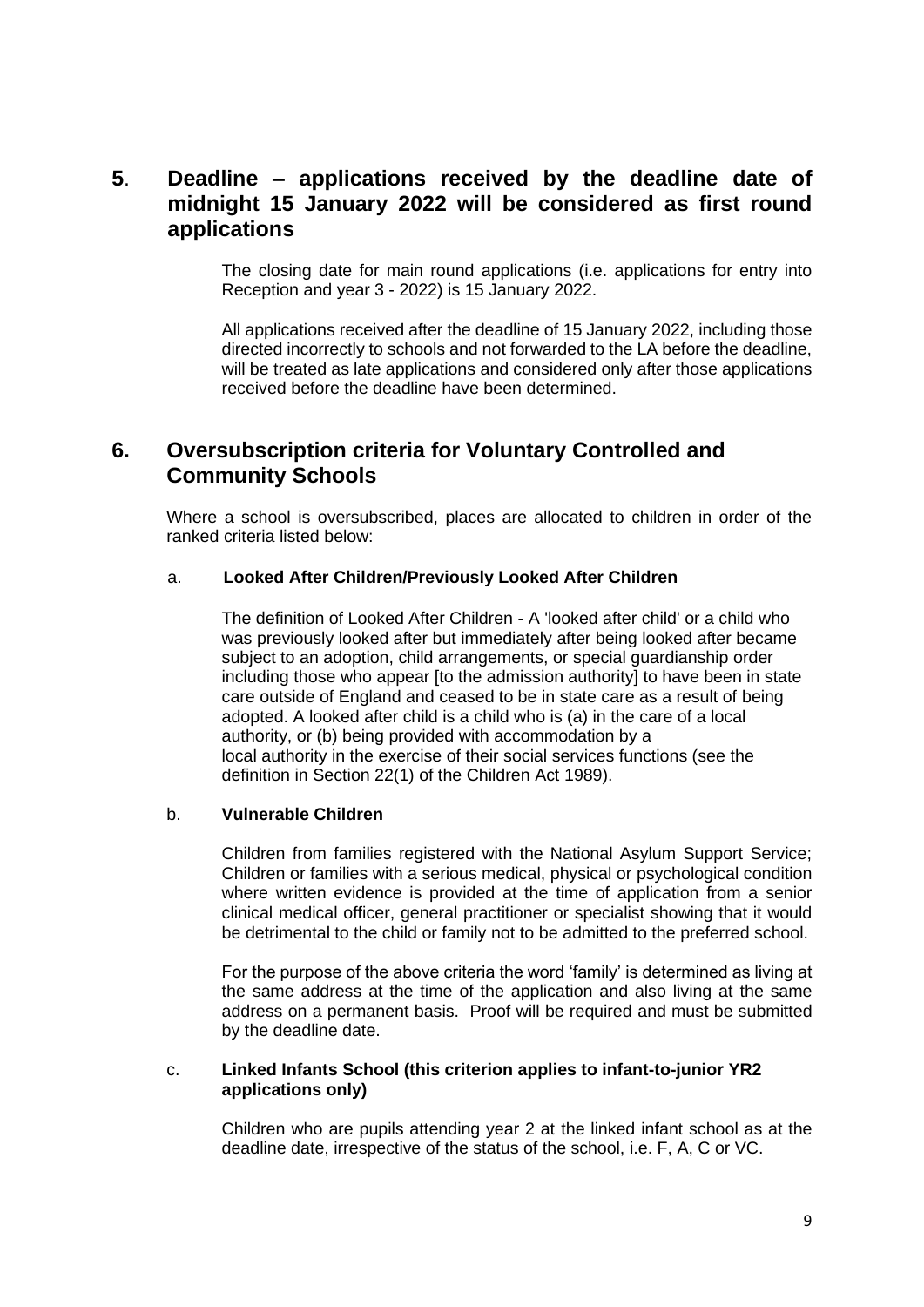### d. **Designated area siblings and shared area siblings**

A child is considered under this criterion if a sibling is attending the school (or the linked junior school in the case of applications to an infant school) as at the deadline date and will continue to attend the school at the time of entry, and where the child lives within the designated area or shared area at the same address as the sibling. Step, half and foster siblings are included in this category.

### e. **Other children from the designated area or shared area**

Children resident within the designated area or shared area who do not qualify under one of the criteria above.

### f. **Other Siblings**

A child is considered under this criterion if a sibling is attending the school (or the linked junior school in the case of applications to an infant's school) at the deadline date and will continue to attend the school at the time of entry, and where the child lives at the same address as the sibling. Step, half and foster siblings are included in this category.

### g. **Children of staff at the school**

A child is considered to fall under this criterion

- i. where the member of staff has been employed at the school for two or more years at the time at which the application for admission to the school is made, and/or
- ii. the member of staff is recruited to fill a vacant post for which there is a demonstrable skill shortage.

If applicants wish to be considered under this criterion then a letter or email from the Headteacher confirming the above applies to the applicant must be provided at the time of application.

### i. **Other Children**

Children to whom none of the above criteria apply.

If the school is oversubscribed within any of the listed categories, the straight-line distance from the child's home address to the school will be used as the determining factor. Distances will be measured according to the Ordnance Survey eastings and northings for the child's home address and the school. Those living closer to the school will be given priority*.*

## **Tie Break**

If two or more children with the same priority for admission live an indistinguishable distance from the preferred school but cannot all be admitted, then the available places will be decided by means of casting lots.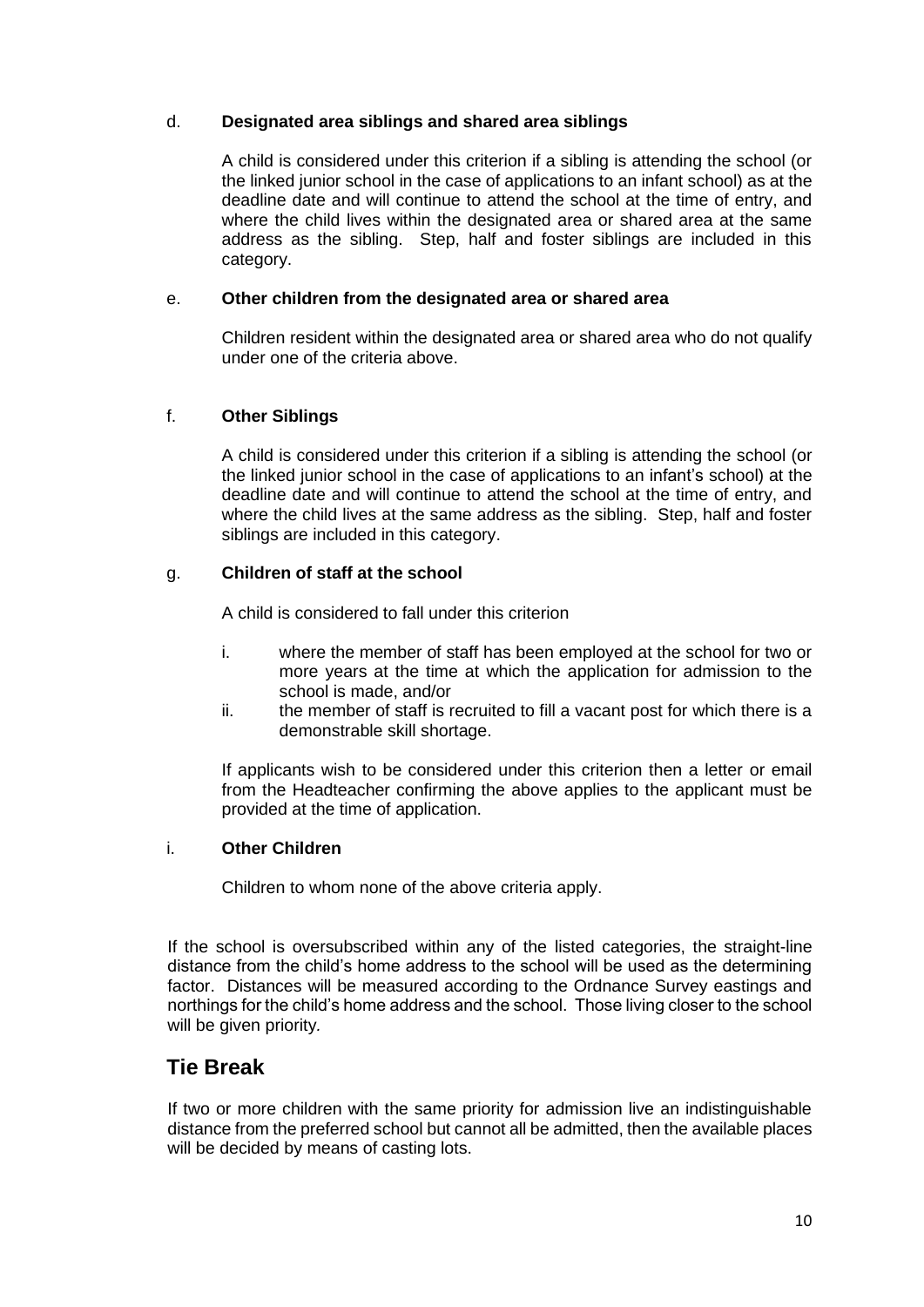The random allocation will be conducted independently by Democratic Services, Wiltshire Council.

## **7. Waiting lists**

Waiting lists will be maintained for all intake year groups Children will automatically be added to these lists if a preference higher than the school place offered has been refused. All applicants have the right of appeal against any refusal of a place. The existence of a waiting list does not remove this right from any unsuccessful applicant.

The position on a waiting list will be determined by applying the published oversubscription criteria and not by date order of receipt. This will mean a position will change if a later application is received from someone with higher priority according to the oversubscription criteria.

Waiting lists for all year groups will close on the last day of the summer term 2023.

A fresh application can be made for a place for the next academic year group but this will not be considered before 31 May 2023.

Places that become available will not be offered to pupils who are not on the waiting list.

If a child is offered a place from the waiting list for any VC or C school, then the place must be accepted or declined within 10 working days of the date of offer. The child must start at the school within the date specified in the letter.

### Notes:

- Names will only be removed from a waiting list, if a written request is received or if the offer of a place that becomes available is declined.
- Registration of interest on a school's pre-admission list will not be considered as an application for a school place.
- Parents must contact any VA, F school or the Academy concerned to obtain information on of a waiting list and or maintenance of a waiting list.
- Except for service families, children will not be considered to be living within the designated area for a school until the LA receives an exchange of contracts or a signed tenancy agreement of a minimum of six months.
- Except for service families, children will not be considered to be a sibling unless their brother or sister is attending the school and is expected to still be in attendance at the chosen start date.

## **8. Applications for Reception and YR 3 Junior 2022 Intake – applications received after 15 January 2022**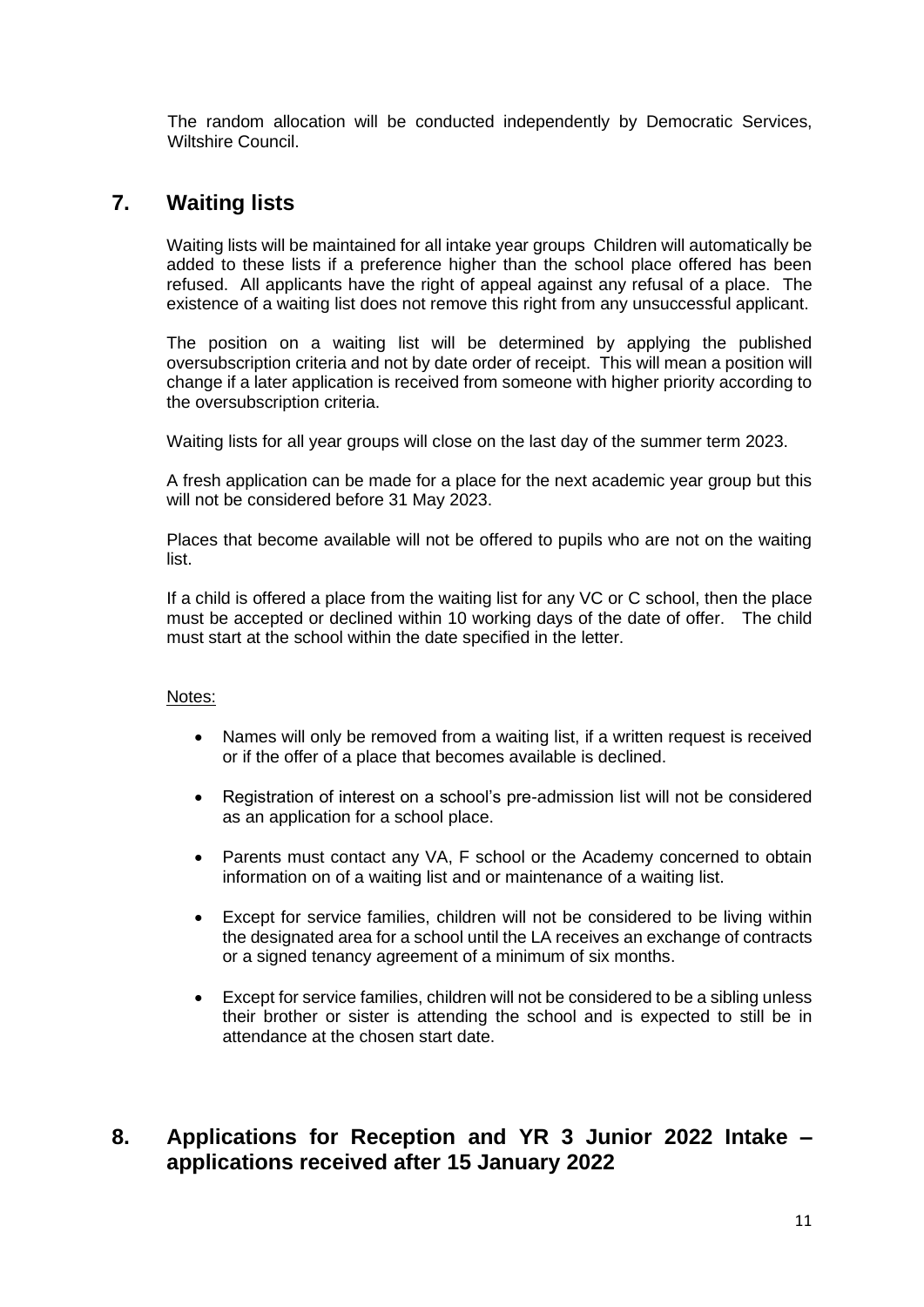Applications received between the 16 January 2022 and 26 April 2022 will be treated as second round applications.

Applications received after the 26 April 2022 will be treated as third round applications.

### **9**. **Appeals Procedure – Main Round Applications**

Parents have a right of appeal to an independent panel against any decision made by or on behalf of the Admissions Authority as to the school which education is to be provided for their child.

#### **First round appeals**

For applications received from 1 September 2021 – 15 January 2022 and for offers made on National Offer Date, appeals must be received by the Local Authority no later than 17 May 2022.

#### **Second round appeals**

For applications received from 16 January 2022 – 26 April 2022 and for offers made on 27 May 2022, appeals will be heard as soon as possible.

#### **Third round appeals**

For applications received after the 26 April 2022 and for offers made after 29 June 2022, appeals will be heard as soon as possible.

All appeals will be heard in accordance with the timescales which have been determined and are explained in the School Admissions Appeals Code.

Parents who have appealed unsuccessfully can reapply for a place at the same school in a later academic year and have a right of appeal if unsuccessful.

 Where there have been material changes in circumstances in the same academic year and a repeat application is considered and again refused, the parents will have the right to a fresh appeal.

If a child is offered a place at appeal for a VC or C school, it must be taken up within 28 working days of the required admissions date stated on the original application form unless the child is not of statutory school age.

Please note appeals are only heard in term time.

## **10. In Year Transfer Applications for year groups other than Reception and YR 3 Junior 2022 Intake**

Applications received after the 22 July 2022 for the year of entry and any applications received for other year groups are classed as in-year transfer applications.

All applications will be considered together with any applications that have already been refused and the child's name will be placed on the waiting list accordingly.

Applications for transfer for VC and C schools will be considered no more than a maximum of one term in advance. All requests for admissions to VC and C Schools will be processed in line with the timetable below. Applications will be considered together and are ranked using the oversubscription criteria listed in this policy.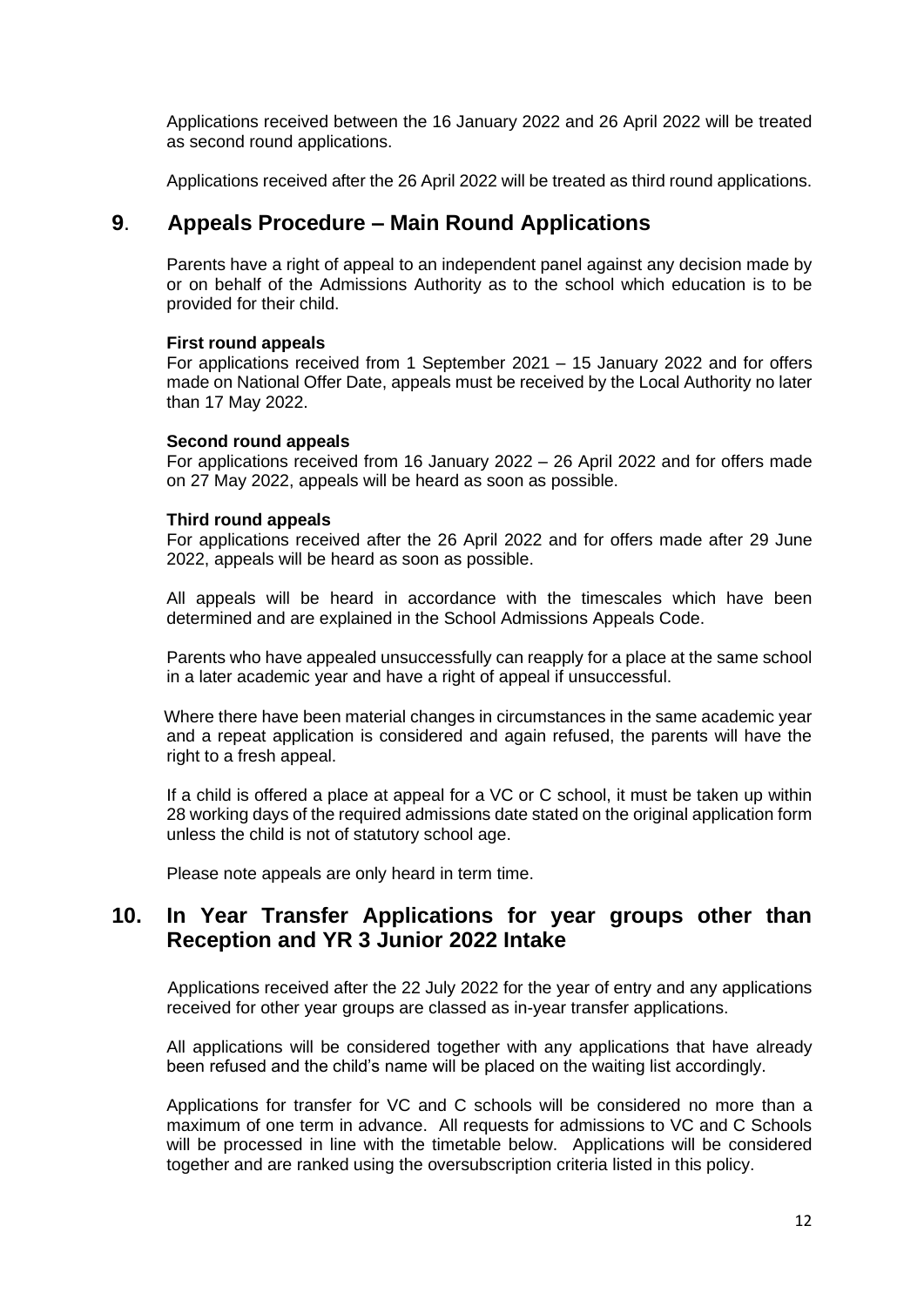Where the LA receives an in-year application form expressing a preference for a VC or C school the application will be forwarded to the school within three school days of receipt. The school is then required to advise the LA if a place can be offered within two school days or receipt.

The following table gives the earliest date that applications can be sent and when they are considered. Decision letters should be posted within 15 school days of either the date in the last column or, if your application is later than this, our receipt of your form.

| Date admission being<br>sought | <b>Earliest application should</b><br>be submitted | <b>Applications will be</b><br>processed from |
|--------------------------------|----------------------------------------------------|-----------------------------------------------|
| January to March               | 1 September                                        | 31 October                                    |
| April to July                  | 1 January                                          | 15 February                                   |
| September to December          | 1 April                                            | 31 May                                        |

Applications received requesting more immediate admission are considered in the order that the School Admissions Team receives them. If more than one application for a particular school is received on the same date, places are allocated to children in order of the oversubscription criteria as listed in this policy.

In all cases parent(s)/guardian(s) will be invited to state up to a maximum of three preferences. An offer will be made at the school listed as highest preference possible which has an available place.

If a child is offered a place at any VC or C school, then the place must accepted or declined within 10 working days of the date of offer.

If a child is offered a place at any VC or C school and the parent(s)/guardian(s) accept the place, it must be taken up within 28 working days of the required admissions date stated on the original application form. Should the place not be taken up within the 28 working days, the LA will then write to the parents informing them that the place has been withdrawn.

Requests for places in-year groups other than the one relating to the child's chronological age will only be agreed if supported by the LA's relevant professional adviser(s) and the school.

## **11**. **Appeals Procedure – In-Year Transfer Applications**

Parents have a right of appeal to an independent panel against any decision made by or on behalf of the Admissions Authority as to the school which education is to be provided for their child.

All appeals will be heard in accordance with the timescales which have been determined and are explained in the School Admissions Appeals Code.

Information about the appeal procedure will be provided where a place at one or more of the preferred schools has been refused. Parents should visit [www.wiltshire.gov.uk](http://www.wiltshire.gov.uk/) or contact the Customer Services Team (01225 713010) to obtain an appeals form which should be returned to the Democratic and Members Service team (D&M) at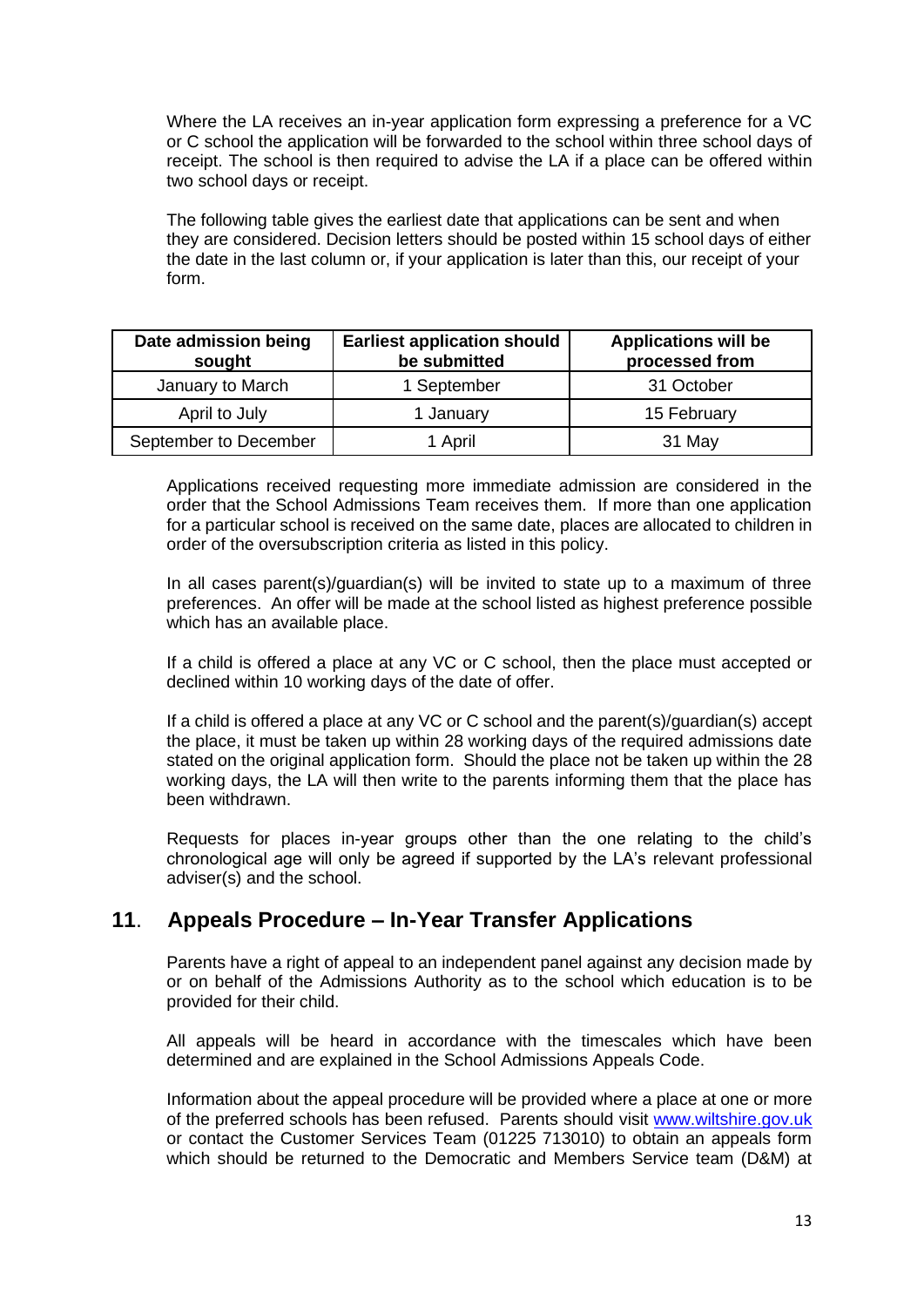County Hall, Trowbridge. The clerk to the appeals panel will be provided by the D&M Service team.

Parents who have appealed unsuccessfully can reapply for a place at the same school in a later academic year and have a right of appeal if unsuccessful.

 Where there have been material changes in circumstances in the same academic year and a repeat application is considered and again refused, the parents will have the right to a fresh appeal.

Please note appeals are only heard in term time.

### **12. Proof of address**

The LA reserves the right to ask parents for proof of their address. If the parents' current address is different to that held on the Local Authority's Council Tax system, the LA may ask parents to provide proof of the new address if one is indicated. Acceptable proof of address includes;

A formal exchange of contracts or a signed solicitor's letter or email stating contracts have been exchanged and specifying a completion date or a signed and dated tenancy agreement of a minimum of six months.

If parents fail to provide proof of a new address, the LA will use the old address for admission purposes. The LA reserves the right to check that parents are living in the address indicated on the application form. If parents are not living there, the application will be investigated and the allocated place may be withdrawn.

## **13. Fair Access Protocol**

All Wiltshire Schools will act in accordance with the Fair Access Protocol.

Further information on the In Year Fair Access Protocol including further can be viewed at [www.wiltshire.gov.uk](http://www.wiltshire.gov.uk/)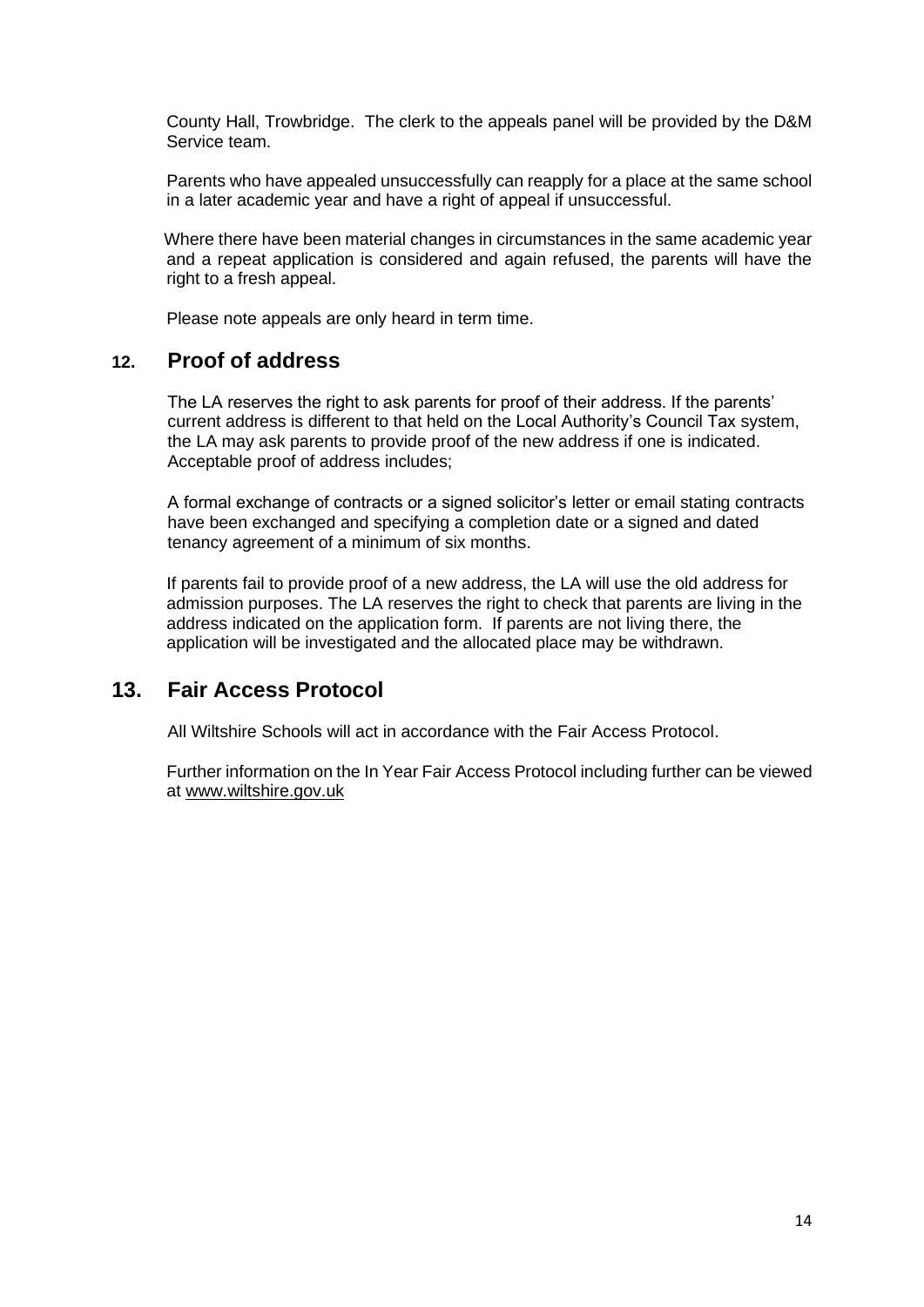# **Published Admission Numbers (PANs)**

The Local Authority is consulting on publishing a PAN lower than the net capacity of the school, for the following schools.

| <b>School Name</b>                      | Agreed 2022<br><b>PAN</b> |
|-----------------------------------------|---------------------------|
| <b>Newtown Community Primary School</b> | 30                        |
| <b>Oaksey CE Primary School</b>         | 13                        |

## **Published Admission Numbers (PANs) for VC & C Schools**

| <b>Voluntary Controlled Schools</b>                        | <b>2022 PAN</b> |
|------------------------------------------------------------|-----------------|
| <b>Amesbury CEVC Primary School</b>                        | 60              |
| <b>Ashton Keynes CE Primary School</b>                     | 30              |
| <b>Bellefield Primary &amp; Nursery School, Trowbridge</b> | 45              |
| <b>Box CE Primary School</b>                               | 25              |
| <b>Brinkworth Earl Danby's CE Primary School</b>           | 30              |
| <b>Broad Hinton CE Primary School</b>                      | 17              |
| <b>Broad Town CE Primary School</b>                        | 12              |
| <b>Christ Church CE Controlled Primary School</b>          | 60              |
| <b>Churchfields, The Village School</b>                    | 25              |
| <b>Colerne CE Primary School</b>                           | 38              |
| <b>Collingbourne CE Primary School</b>                     | 17              |
| <b>Crudwell CE Primary School</b>                          | 18              |
| <b>Dinton CEVC Primary School</b>                          | 19              |
| <b>Durrington CE Cont. Junior School</b>                   | 58              |
| <b>Five Lanes Primary</b>                                  | 12              |
| Harnham CE Cont. Junior School, Salisbury                  | 90              |
| <b>Hilperton CEVC Primary School</b>                       | 25              |
| <b>Holt VC Primary School</b>                              | 25              |
| <b>Hullavington CE School</b>                              | 21              |
| Kington St. Michael CE Primary School                      | 21              |
| <b>Lacock CE Primary School</b>                            | 12              |
| <b>Langley Fitzurse CE Primary School</b>                  | 16              |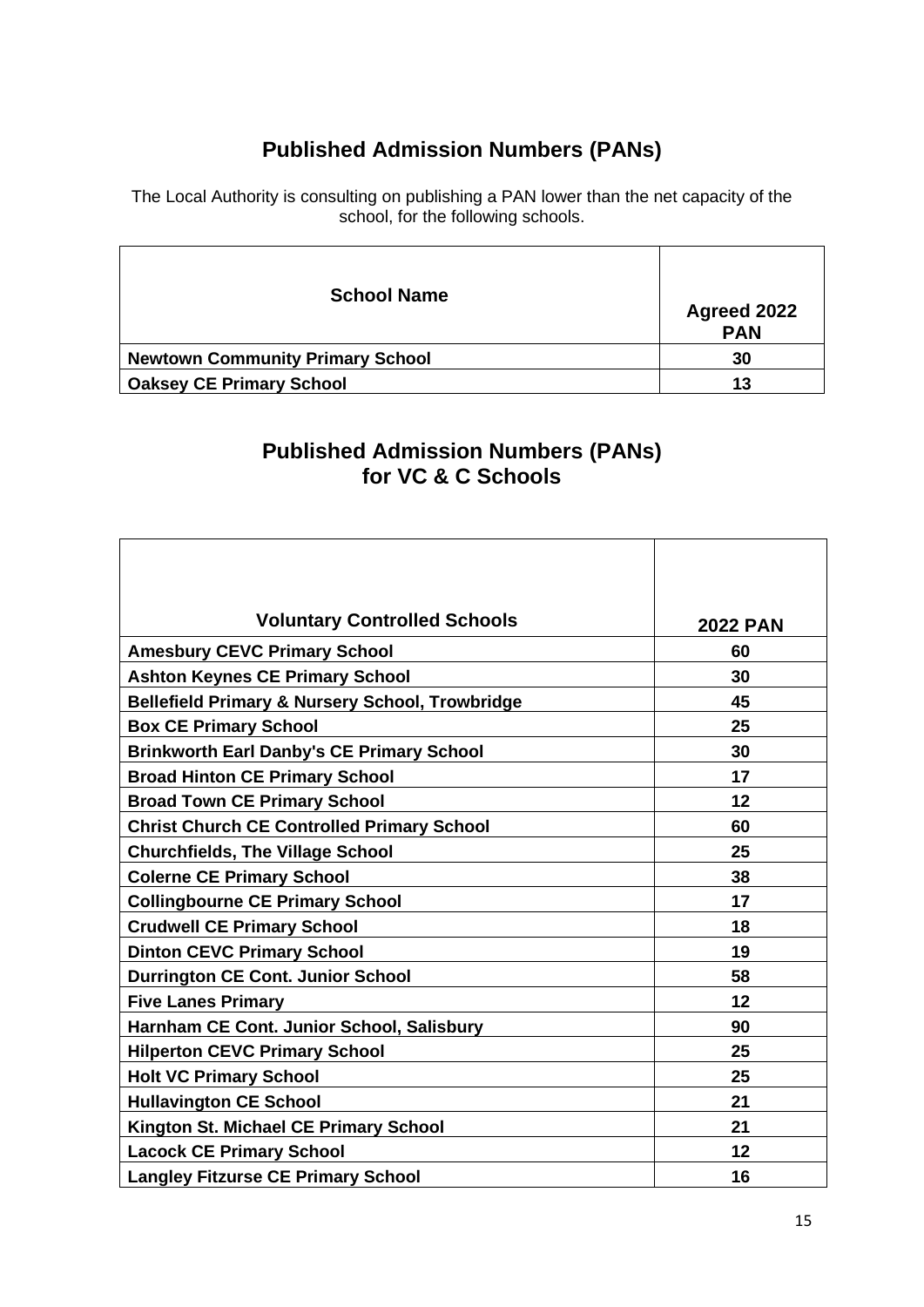| Lea & Garsdon CE Primary School                            | 21 |
|------------------------------------------------------------|----|
| <b>Longford CE (VC) Primary School</b>                     | 15 |
| Marlborough St. Mary's CEVC Primary School                 | 60 |
| <b>Minety CE Primary School</b>                            | 21 |
| <b>Newton Tony CEVC Primary School</b>                     | 12 |
| <b>North Bradley CE Primary School</b>                     | 29 |
| <b>Oaksey CE Primary School</b>                            | 13 |
| <b>Preshute CE Primary School</b>                          | 30 |
| <b>Shalbourne CE Primary School</b>                        | 8  |
| <b>Sherston CE Primary School</b>                          | 30 |
| <b>Southwick CE Primary School</b>                         | 30 |
| St. Barnabas CE School, Market Lavington                   | 20 |
| St. John's CE Primary School, Tisbury                      | 20 |
| <b>St. Mary's CE Primary School, Purton</b>                | 60 |
| <b>St. Nicholas CEVC Primary School, Bromham</b>           | 12 |
| <b>St. Sampson's CE Primary School</b>                     | 60 |
| <b>Staverton CEVC Primary School</b>                       | 45 |
| <b>Stratford sub Castle CEVC Primary School</b>            | 21 |
| <b>Sutton Veny CEVC School</b>                             | 27 |
| <b>The Minster CE Primary School</b>                       | 30 |
| <b>Urchfont CE Primary School</b>                          | 16 |
| <b>Warminster Sambourne CEVC Primary School</b>            | 21 |
| <b>Westbury CE Junior School</b>                           | 90 |
| <b>Westbury Leigh CE Primary School</b>                    | 60 |
| <b>Winterbourne Earls CE Primary School</b>                | 30 |
| <b>Amesbury CEVC Primary School</b>                        | 60 |
| <b>Ashton Keynes CE Primary School</b>                     | 30 |
| <b>Bellefield Primary &amp; Nursery School, Trowbridge</b> | 45 |
| <b>Box CE Primary School</b>                               | 25 |

| <b>Community Schools</b>              | <b>2022 PAN</b> |
|---------------------------------------|-----------------|
| <b>Amesbury Archer Primary School</b> | 60              |
| <b>Bitham Brook Primary School</b>    | 51              |
| <b>Bratton Primary School</b>         | 30              |
| <b>Charter Primary School</b>         | 47              |
| <b>Fitzmaurice Primary School</b>     | 45              |
| <b>Fynamore Primary School</b>        | 60              |
| <b>Gomeldon Primary School</b>        | 21              |
| <b>Greentrees Primary School</b>      | 60              |
| <b>Grove Primary School</b>           | 60              |